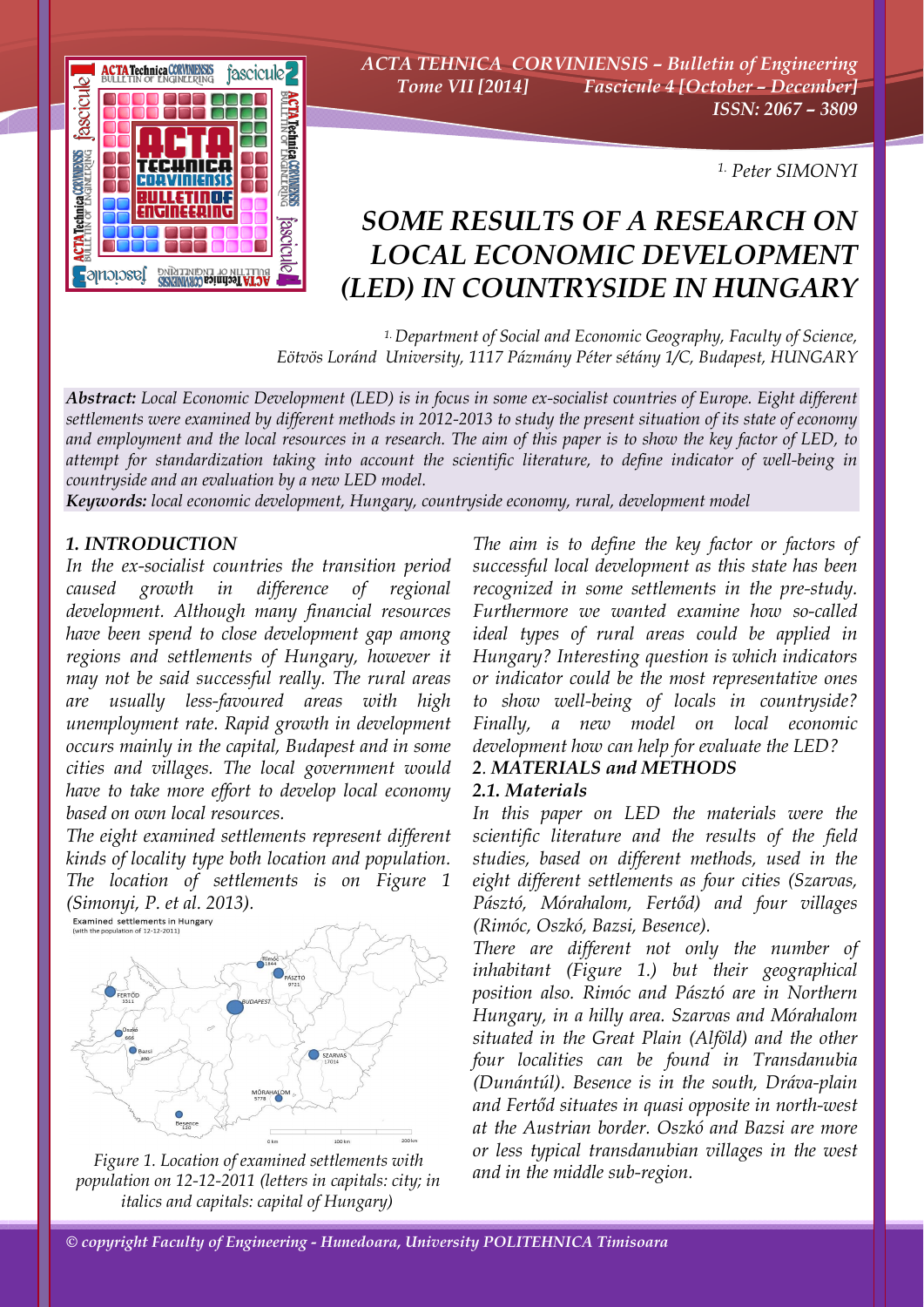#### *– Bulletin of Engineering Tome VII [2014]*

# *2.2. Methods*

*The study method for the research in the field-work was multiple ones to come near to the holistic approach (Clark 2011). Standardized questionnaire used for open the opinion of the inhabitants up. Indepth interviews were the most important way to uncover the sight of local stakeholders. Focus group interviews were planned in every settlement with dominant persons and local stakeholders, except the major, however in Fertőd it was unsuccessfully. At the end there was only one participant but by that situation the strength of local social cohesion was represented. In the other localities it was found special useful way for our research.* 

*It was an important condition that only those persons were asked who had some connection with the locality.* 

## *3. RESULTS and DISCUSSION*

*The answers to the questions of this paper can be concluded in few points on base of the results of the study.* 

*The local hero was found the main key factor of LED. He is not the only one but local hero is a dominant person. The number of local heroes depends of the number of inhabitants. Mórahalom, Rimóc, Bazsi and Szarvas were typical settlements where the strong leather determinates local development and his successful activity provides visible development for locality. The local attachment as property of the local person transforms to local paternalism described in wide aspect in Illés (Illés, S., 2014). The best practice was found in Szarvas where the support of local government from so called business Incubator House following project database up to the tax reduction for small enterprises give chance for new entrepreneurs good start up. This effective structure gave a prosperous view of the city with high level cultural life. The key to the future of development of local economy is in attitude and activity of local inhabitants (Czene, Zs., Ricz, J., 2010).* 

*Second question is that standardization of rural areas can be used in Hungary? Marsden et al. and Flynn and Lowe set ideal types of rural areas up (in Dünckmann, F., 2009; Flynn, A., Lowe, P. 1994). The four types of countryside have typical*  *features. The preserved countryside is scenic region near the urban metropolitan area, where LED focus on preservation supported by high income commuter households. The contested countryside is in an outer zone where effects of urbanism idea are on lower level. Against the local authorities, landowners, farmers the incomers advocate a cautious way of development of local economy. In the paternalistic countryside the locals are able to guide the LED partly from their estates. The fourth ideal type is the clientilistic countryside which depends on state subsidies. Rapkay, B. was the first, in his not published thesis, examined these ideal types in 2012. In our study we applied it for Hungary and we found some difference in, after Rapkay. In Hungary the preserved countryside has not generally the feature to be close to the metropolitan areas, because affluent commuters prefer the modern high quality lifestyle and living conditions. However some high educated middle class citizens have interests "to preserve the countryside, and also it is the result of their particular attitude towards the rural area" which results "conservation of the traditional image of villages" can be basis of rural tourism (Simonyi, P. et al 2013 p. 43.). Villages of this ideal type of countryside situate far from the metropolitan areas in Hungary in many cases. The contested countryside is the more frequent type in Hungary. Efforts for LED are made by locals but less than more effective ones usually. The heritage of the past (unemployment, lack of jobs, traditions) are coated by new ones as land ownership after land privatisation, political conflicts, end of subsidy finishing project program and some other reasons. This type of settlement is examined by the researchers of rural areas, sociologists and it is attended by media. The paternalistic countryside has strong background come from our history out. Land and its cultivation are in centre. Widely accepted that land owner should be the person who also cultivate it (Mellár, T. 2012). But today the basis of paternalism is really rather an attitude, a mental relationship to the locality. The high level of local patriotism and paternalism are the roots of fruitful LED. Some good example was found by the project. Unfortunately the clientilistic countryside or state-dependent countryside is other frequent*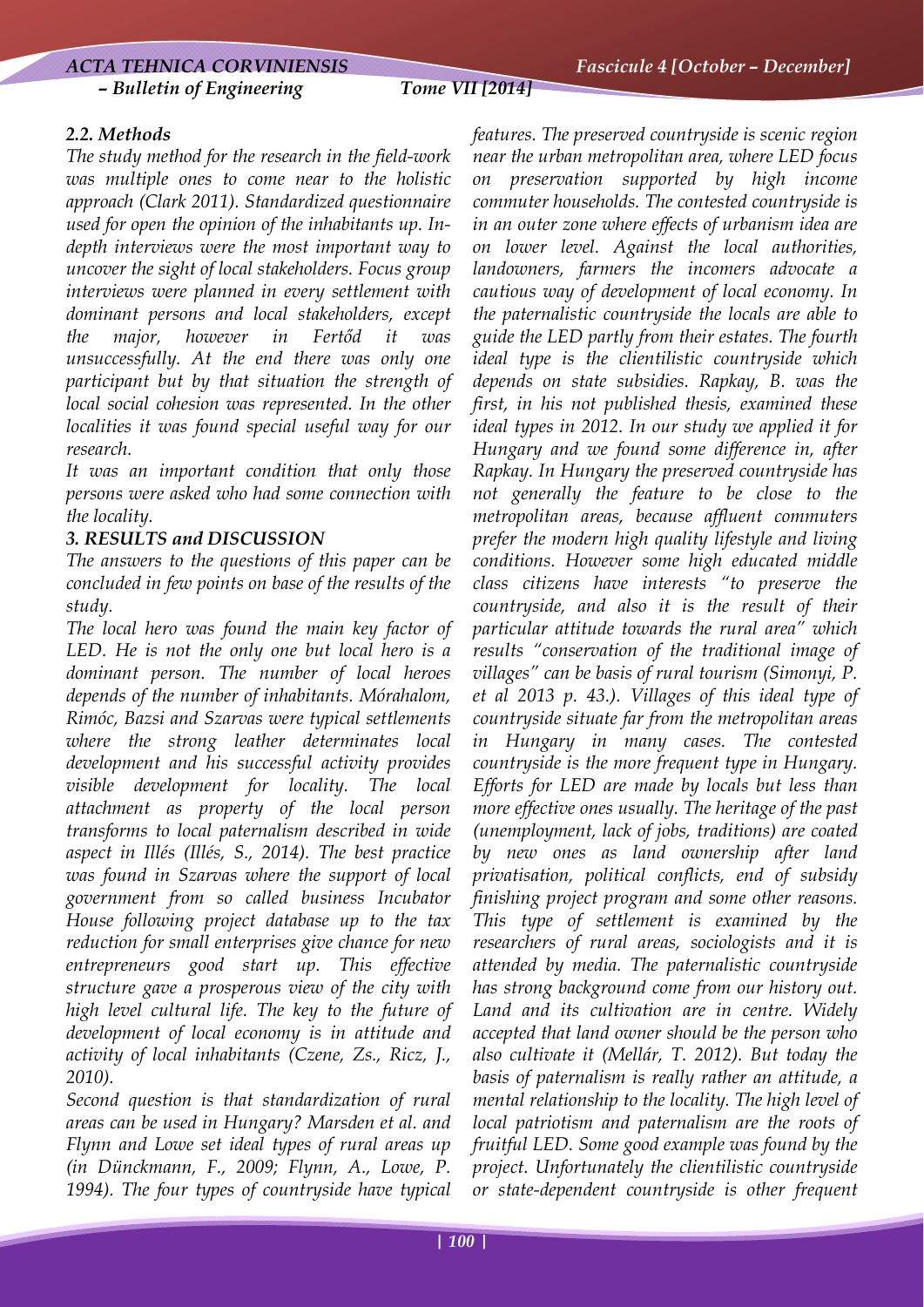### *– Bulletin of Engineering Tome VII [2014]*

*ideal type in Hungary. Mainly in the Northern Hungary and in the north-east region, furthermore in south Transdanubia it is common that small villages depends on the state support. These are the least favours localities having the most problems where locals lost vision of their future the life is only to survive the actual day.* 

*It was an clear conclusion that features of different ideal types of countryside were characteristic for a settlement so "more typical" words may be a correct answer to classify a settlement into an ideal type of countryside.* 

*Thirdly a question was put to answer on the indicators which best shows a prosperous countryside or settlement. According to the goal of local economic development the aim is to develop a flowering countryside where it is worth to live and there is a local and individual vision of future. The well-being depends on the daily income closely linked to the employment proved to be the most serious problem (Skerratt, S. 2013). For the local inhabitants in countryside beside the risk of downward social mobility the threat of unemployment status became the major economic problem (Csaba, L. 2011). The individual and the local income and the unemployment rate define the local economic level clearly as we can sum up. However the social community life can be much more underdeveloped level.* 

*Finally mentioned a LED model is an output of the two years research. Previously a general model of LED and a specific model of LED have published in Geographical Review last year (Rapkay, B. et al. 2013).* 

*This concept, put by Illés, Sándor on in 2014, discussed by study-group, is an attempt for holistic approach. In this paper two aspects are outlined in extreme short way.* 

*One of the main questions is what should be in focus of a LED-model? We can think local paternalism or local economic development. By ones local paternalism should be in because it was found the most effective factor. By others local economic development need to be in focus because of the goal is to prosper countryside in Hungary.* 

*The other main idea of the Illés-model is the different layers, spheres from "inner local world" to the "outer world" put around the centre.* 

*I show here only a short analysis by some inner factors in concentrated sentences. The list of possible inner factors is in Table 1.* 

*Table 1. Inner factors of the LED model* 

| Type()<br><b>Dimension</b> | есопоту                  | social-nature<br>base    | <i>Others</i>                               |
|----------------------------|--------------------------|--------------------------|---------------------------------------------|
| Local                      | local<br>product         | local heroes             | local<br>institutions                       |
| Resource                   | capital                  | human<br>resources       | vindication of<br>interests                 |
| Product<br>level           | local<br>market,<br>shop | tradition,<br>innovation | self-<br>employment<br>self-<br>forethought |
| Policy                     | on<br>есопоти            | on<br>environment        | on society                                  |

*Source: own compilation* 

*These factors have different values by settlements. Local product have typically found in agriculture (e.g. Szarvas, Rimóc, Besence). Local heroes were discussed before. Local paternalism is representative in those settlements where there is a local hero however it is not inevitable. Local institutions have an important role, the least in Fertőd. Local market, shop are generally weak point of LED in these localities. Regulations in many cases are against them. Traditions, as all over the world, are general commercialized. Rimóc is the "last village" of palóc population. Innovation for the future, of local products also, is rare. Selfforethought, self-employment appears in different way in the settlements. On the one hand it is necessity because of being the only way for living there and on the other hand it is a conscious activity of local leaders. Capital is a factor that is a lack in every settlement. Vindication of interests is an important factor of development both inside and outside sphere. The EU-projects and successful applications for subsidies can be realized by. Szarvas was the best example of it. In the examined localities human resources have been found similarities ones. The graduated youth and the well qualified workers are lost for the settlement because their life is planned in large cities, in the capital or abroad. Number of the local intelligentsia is decreasing. This process has a negative effect on local economic development. Local policy on economy can improve local potential much better then it is seen today because there are many tools that could be used by the local government. The*